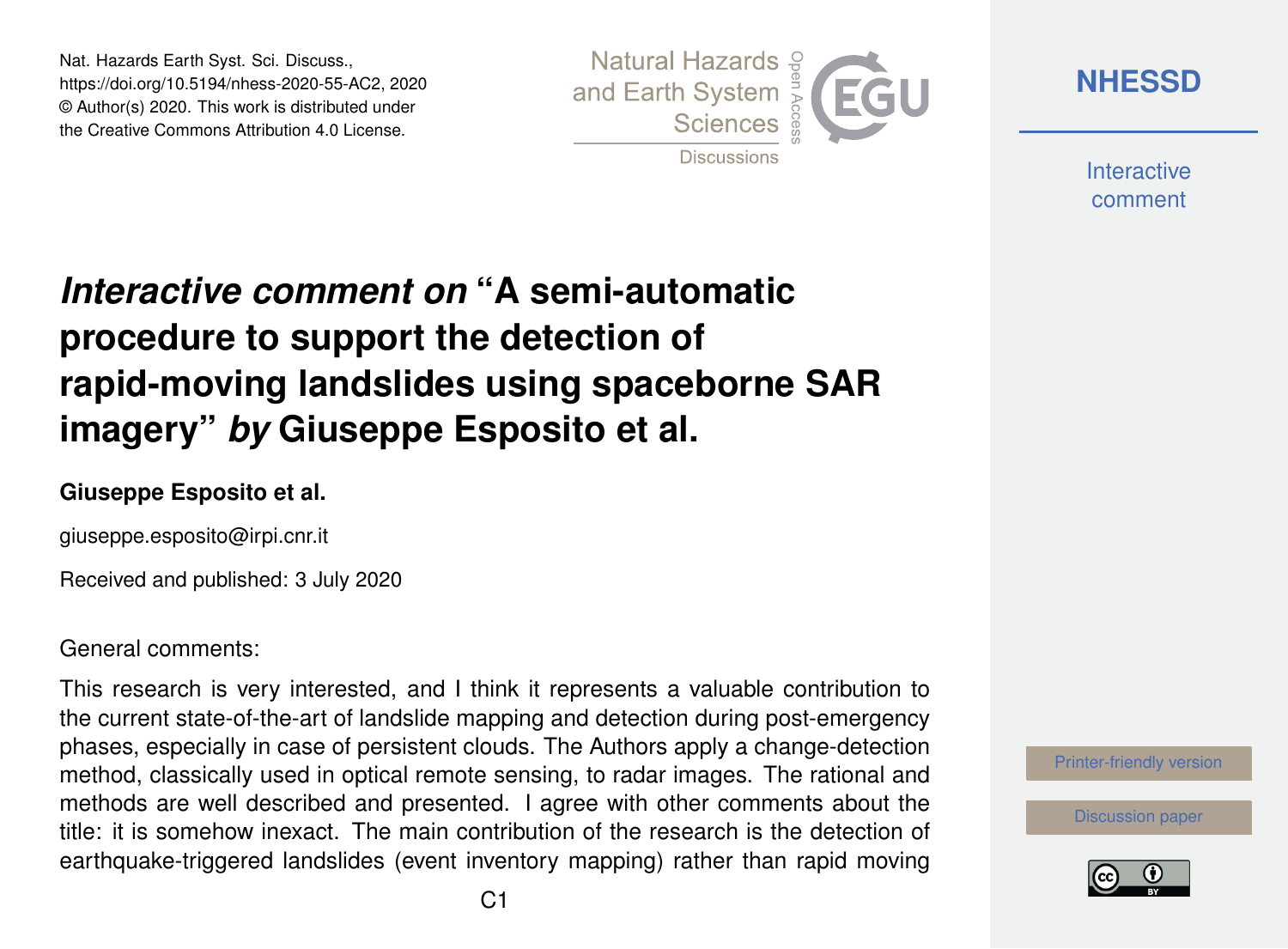landslides detection before occurrence. Therefore, I agree to revise it. The manuscript is supported by a robust biblio-graphic background. The scientific sound is appropriate and supported by a good statistical analysis, which makes the results very interesting and noteworthy. The overall quality of the manuscript is very good, with an appropriate number of figures. The English language is good. I have just a few comments as reported in the attached pdf file.

Author response: We are grateful to the Reviewer for the appreciated comments and suggestions aimed at improving our manuscript. We agree with the previous comment. As highlighted in the attached pdf file, both the title and other issues identified by the Reviewer throughout the manuscript have been revised accordingly.

Specific comments

Please provide more information about the used images (ex. Image characteristics, geometry of acquisition).

Author response: Information on the dataset has been provided both into the sections 2.1 and 3. Further specifications have been inserted in section 3, as highlighted below:

"Considering that the majority of the slopes in the study area are exposed towards West, to limit geometrical distortions in the single images and in the change detection estimation, we preferred to use IW-SLC products acquired in ascending mode, with a VV-VH polarization. Each IW product is collected with a swath characterized by a width of 250 km, subdivided in turn to three sub-swaths containing one image per polarization consisting of a series of bursts which are processed as independent SLC images."

A new version of Figure 2, including the spatial extent of the used Sentinel-1 SAR images, has been also prepared, as shown in the attached pdf file.

Please provide more information about georeferencing problems of radar images and associated characteristics that play a role in analysis (i.e. layover, shadow and foreshortening).

**[NHESSD](https://www.nat-hazards-earth-syst-sci-discuss.net/)**

**Interactive** comment

[Printer-friendly version](https://www.nat-hazards-earth-syst-sci-discuss.net/nhess-2020-55/nhess-2020-55-AC2-print.pdf)

[Discussion paper](https://www.nat-hazards-earth-syst-sci-discuss.net/nhess-2020-55)

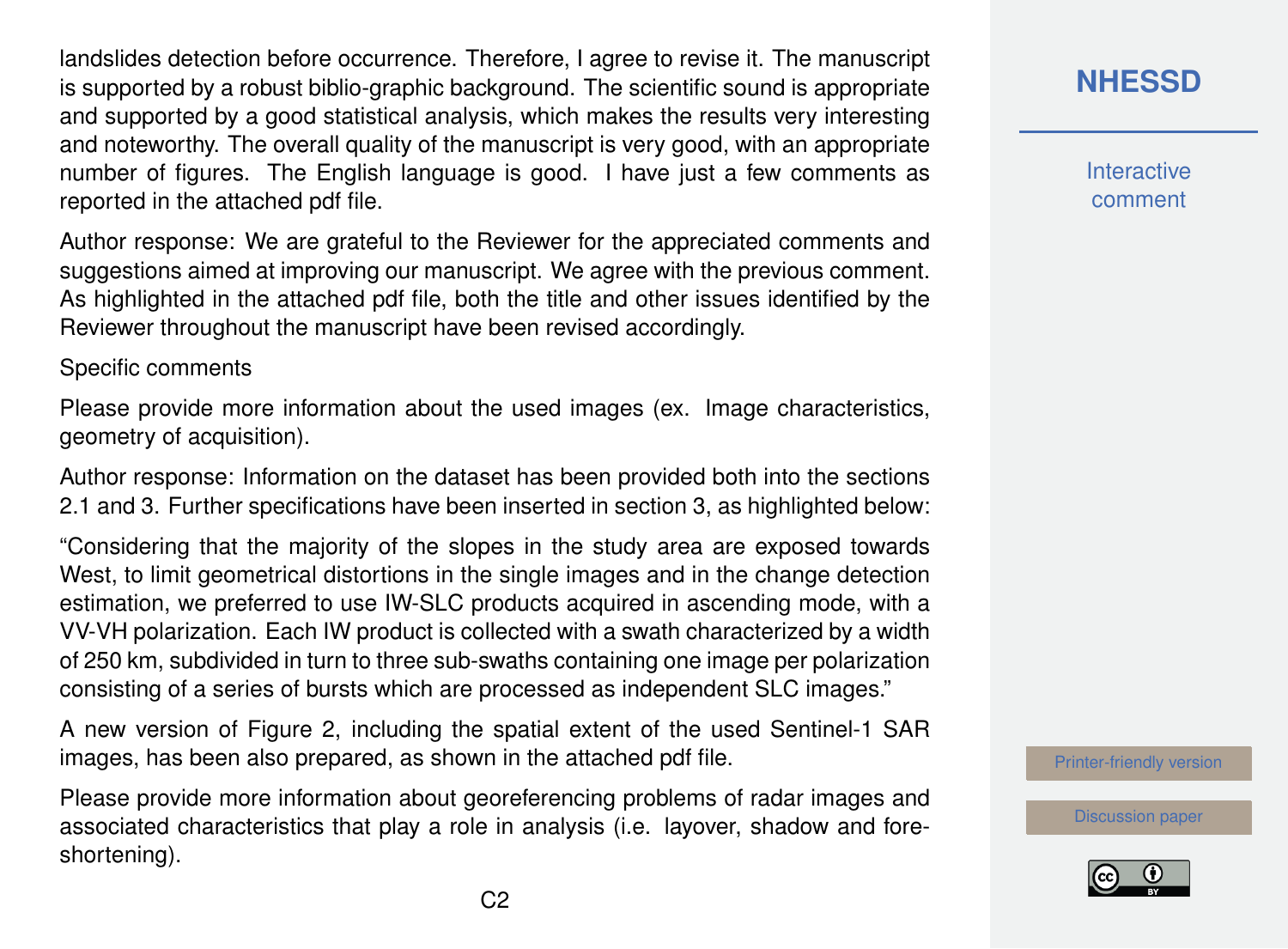Author response: More information about this point are provided both in the Introduction and Discussion sections, as highlighted below:

Introduction: "geometric distortions, such as layover and shadowing due to the sidelooking acquisition geometry of SAR sensors, that can affect the quality of the images over mountainous areas, where landslides are likely to occur."

Discussion: "Another improvement may consist in the use of images acquired in both ascending and descending geometries. The use of ascending images was only related to focus this first step of the work on the implementation of the entire processing chain, that we tried to simplify as much as possible. In fact, there is no doubt that combining images acquired in ascending and descending geometries can improve the quality of results, representing a non-trivial advancement of the procedure that was out of the aim of this first implementation. The a priori choice of using ascending products was based on the findings that most of the slopes in the study area are exposed towards West, with the aim of limiting the inclusion of geometrical distortions in the change detection products."

Along the text, it is not clear which processing step is done manually, semiautomatically and in a fully automatic way. Please specify better.

Author response: Considering this comment, we probably have improperly termed the proposed procedure as "semi-automatic". In fact, the operations described in the flowchart run in an automatic way but they need a one-time calibration phase to define both values of the parameters required for the segmentation and some statistics. Therefore, we preferred to delete "semi-automatic" from the title and within the revised version of the manuscript. Moreover, it is worth noting that information on how we automatized the described procedure is provided in the paragraph 2.5, that we have renamed as follows: "Automatic implementation of the processing chain".

Please also note the supplement to this comment:

## **[NHESSD](https://www.nat-hazards-earth-syst-sci-discuss.net/)**

**Interactive** comment

[Printer-friendly version](https://www.nat-hazards-earth-syst-sci-discuss.net/nhess-2020-55/nhess-2020-55-AC2-print.pdf)